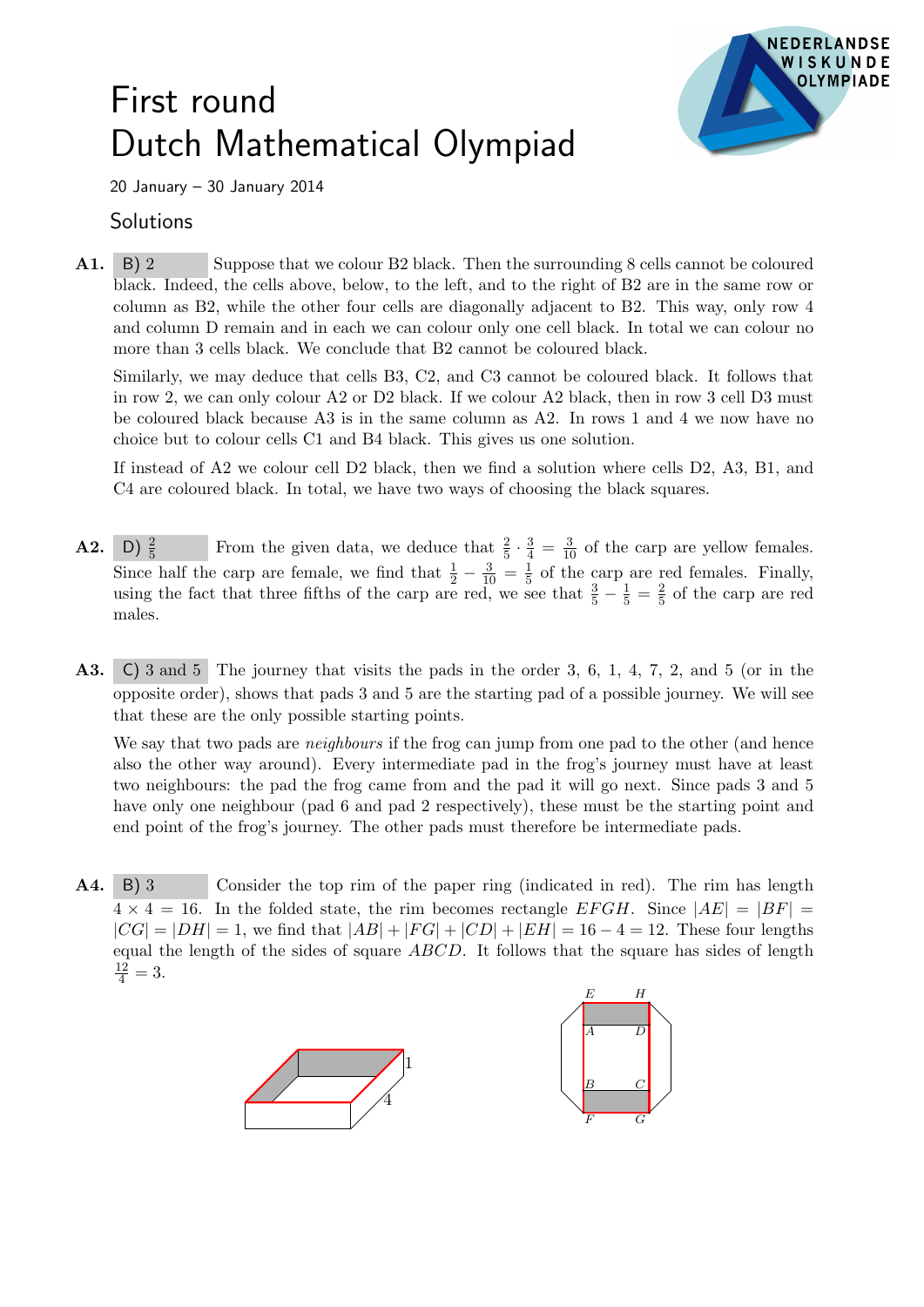- A5. E) 45 Let *n* be the number of runners. The number of runners that finished before Tom equals  $\frac{1}{2}(n-1)$  (half of all runners besides Tom). The number of runners that finished before Jerry equals  $\frac{3}{4}(n-1)$ . Since exactly 10 runners finished between Tom and Jerry, it follows that 3  $\frac{3}{4}(n-1)-\frac{1}{2}$  $\frac{1}{2}(n-1)$  equals 11 (Tom and the 10 runners between Tom and Jerry). We find that 1  $\frac{1}{4}(n-1) = 11$ , hence  $n = 4 \times 11 + 1 = 45$ . There were 45 runners participating in the race.
- $\mathbf{A6.}$  D) 18 We start by colouring the two indicated tiles at the bottom. This can be done in six ways: there are three options for the first tile and for each option there are two possible colours for the second tile. In the figure, the colours red  $(r)$  and green  $(g)$  are chosen.

Now that these two tiles are coloured, the colours of most of the other tiles are determined as well. Tile number 1 can only be blue. Now tile number 2 must be red and therefore tile number 3 must be blue. In this way the colours of all tiles, except the two on the right (white in the



figure), are fixed. For these last two tiles, there are three possible colourings. The upper and lower tile can be coloured either green and red, or blue and red, or blue and green.

Since each of the six allowed colourings of the first two tiles can be extended in three ways to a complete colouring, we find a total of  $6 \times 3 = 18$  possible colourings.

- **A7.** C)  $\frac{25}{8}$ Observe that  $AMB$  is a straight angle. This implies that  $\angle AMD + \angle DMC +$  $\angle CMB = 180^{\circ}$ . Since triangles AMD and BMC are equal (three equal sides), we see that  $\angle CMB = \angle MDA$ . Hence  $\angle DMC = 180^{\circ} - \angle AMD - \angle MDA = \angle DAM$ , because the angles of triangle  $AMD$  sum to 180 degrees. It follows that  $DMC$  and  $DAM$  are isosceles triangles with equal apex angles. Hence these two triangles are equal up to scaling. This means that  $\frac{|CD|}{|DM|} = \frac{|DM|}{|AD|}$  $\frac{DM}{|AD|}$ . Therefore, the length of CD equals  $\frac{5}{8} \cdot 5 = \frac{25}{8}$ .
- A8. B) 4 From the mentioned point, it takes the same time to go 42\% of the distance upstream and to go 58% of the distance downstream. This means that the boat is  $\frac{58}{42}$  times as fast going downstream as going upstream. If the water flows at a speed of  $v$  kilometres per hour, then we find  $\frac{25+v}{25-v} = \frac{58}{42}$ . Hence  $58 \cdot (25 - v) = 42 \cdot (25 + v)$ , or  $1450 - 58v = 1050 + 42v$ . We find  $400 = 100v$ , hence  $v = 4$ .